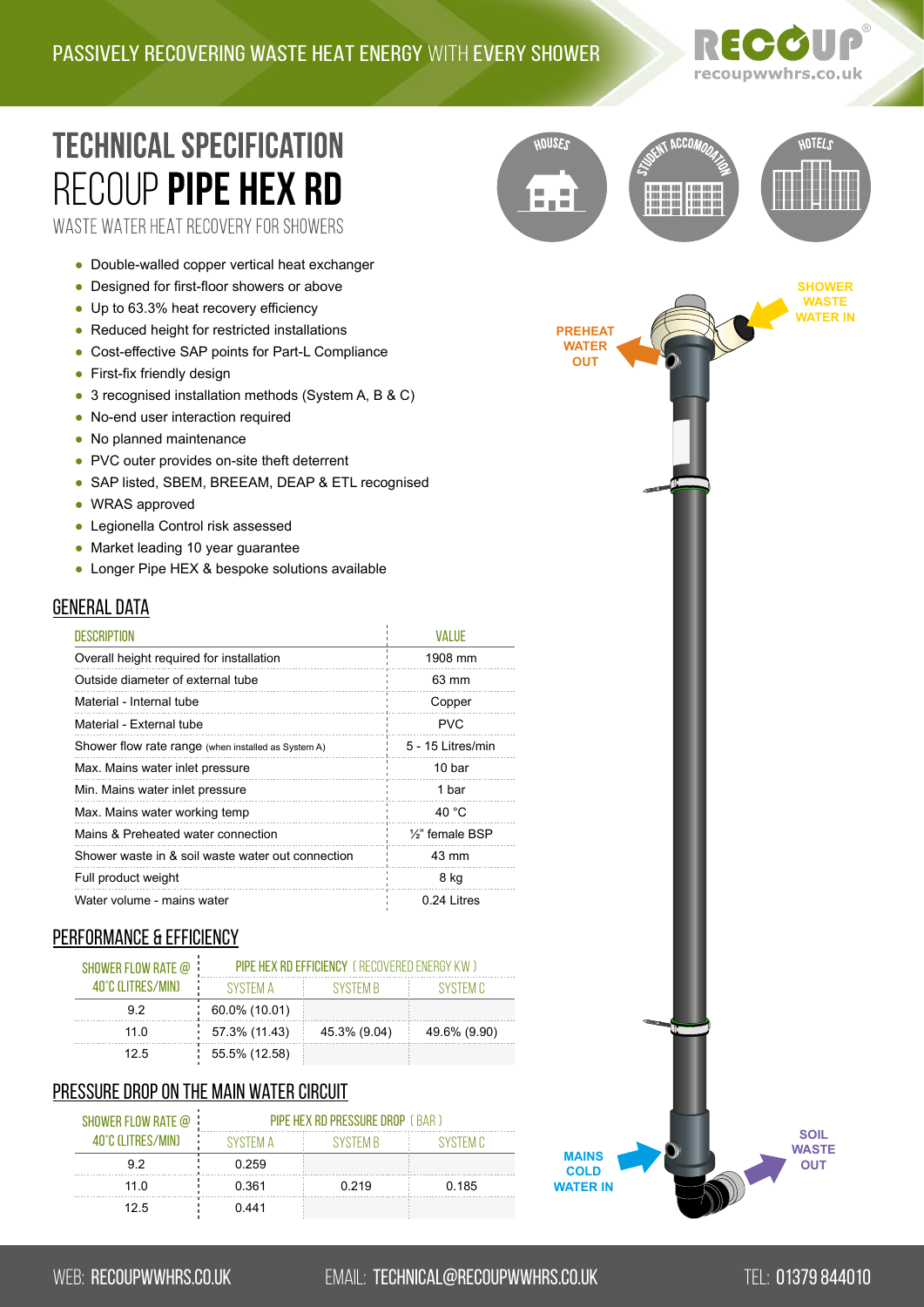# **TECHNICAL SPECIFICATION** RECOUP PIPE HEX RD



### DRAWINGS & DIAGRAMS